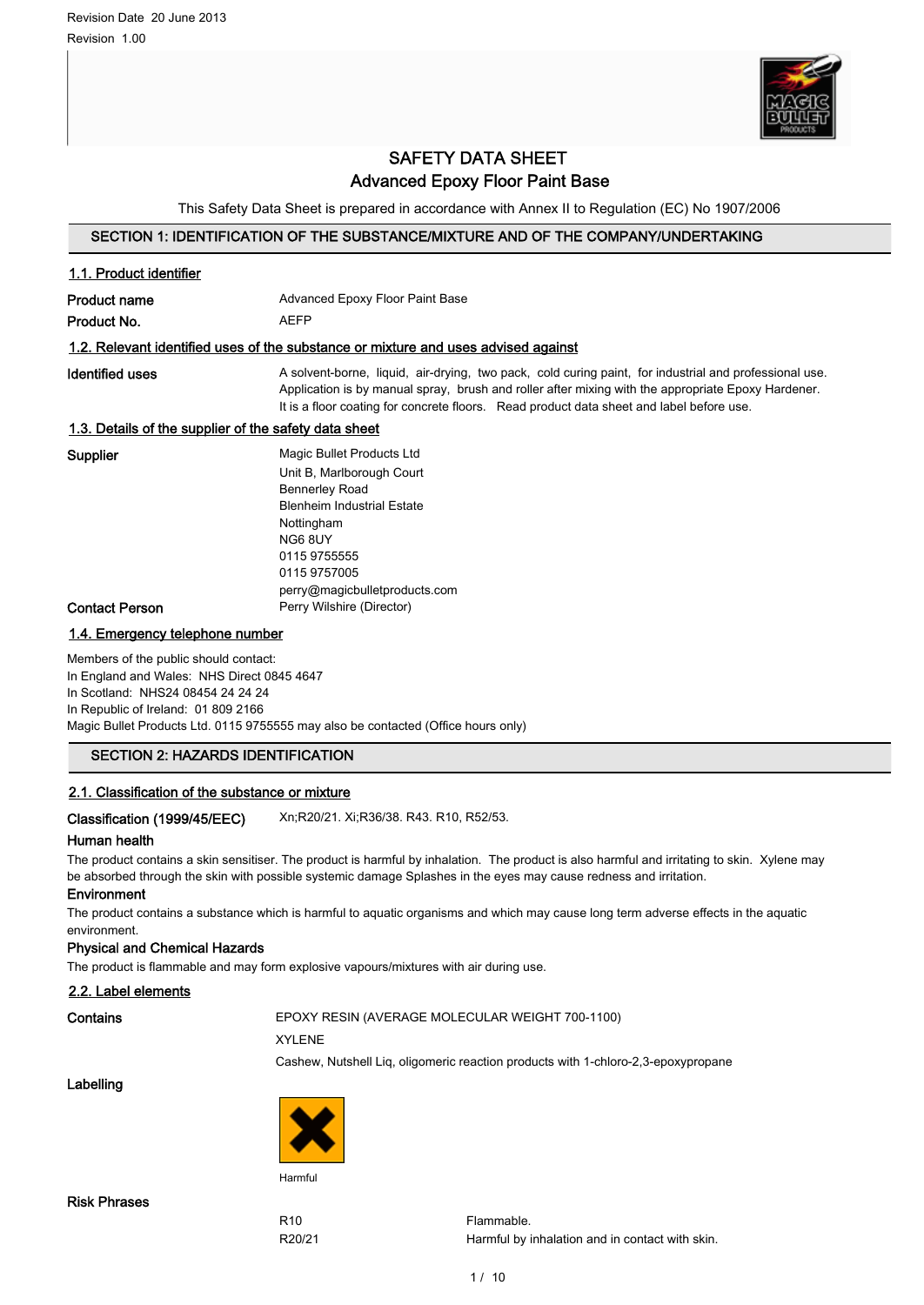|                       | R36/38          | Irritating to eyes and skin.                                                                     |
|-----------------------|-----------------|--------------------------------------------------------------------------------------------------|
|                       | R43             | May cause sensitisation by skin contact.                                                         |
|                       | R52/53          | Harmful to aquatic organisms, may cause long-term adverse effects in the<br>aquatic environment. |
| <b>Safety Phrases</b> |                 |                                                                                                  |
|                       | S <sub>23</sub> | Do not breathe vapour/spray.                                                                     |
|                       | S <sub>25</sub> | Avoid contact with eyes.                                                                         |
|                       | S <sub>26</sub> | In case of contact with eyes, rinse immediately with plenty of water and seek<br>medical advice. |
|                       | S36/37          | Wear suitable protective clothing and gloves.                                                    |
|                       | S38             | In case of insufficient ventilation, wear suitable respiratory equipment.                        |
|                       | S43             | In case of fire, use alcohol-resistant foam, carbon dioxide or dry powder.<br>Never use water.   |
|                       | S61             | Avoid release to the environment. Refer to special instructions/safety data<br>sheets.           |
|                       | P <sub>5</sub>  | Contains epoxy constituents. See information supplied by the manufacturer.                       |
| 2.3. Other hezerde    |                 |                                                                                                  |

#### <u>Other ha</u>

This product does not contain any PBT or vPvB substances.

# SECTION 3: COMPOSITION/INFORMATION ON INGREDIENTS

# 3.2. Mixtures

| EPOXY RESIN (AVERAGE MOLECULAR WEIGHT 700-1100)                                                                            |                   | 25 - 50%                                                               |
|----------------------------------------------------------------------------------------------------------------------------|-------------------|------------------------------------------------------------------------|
| CAS-No.: 25068-38-6                                                                                                        | EC No.:           |                                                                        |
| Classification (EC 1272/2008)<br>Skin Irrit. 2 - H315<br>Eye Irrit. 2 - H319<br>Skin Sens. 1 - H317                        |                   | Classification (67/548/EEC)<br>Xi; R36/38.<br>R43.                     |
| <b>XYLENE</b>                                                                                                              |                   | $12.5 - 20%$                                                           |
| CAS-No.: 1330-20-7                                                                                                         | EC No.: 215-535-7 | Registration Number: 01-2119488216-32-xxx                              |
| Classification (EC 1272/2008)<br>Flam. Liq. 3 - H226<br>Acute Tox. 4 - H312<br>Acute Tox. 4 - H332<br>Skin Irrit. 2 - H315 |                   | Classification (67/548/EEC)<br>R <sub>10</sub><br>Xn;R20/21<br>Xi; R38 |
| MODIFIED ZINC ALUMINIUM PHOSPHATE                                                                                          |                   | $5 - 10%$                                                              |
| Classification (EC 1272/2008)<br>Aquatic Chronic 2 - H411                                                                  |                   | Classification (67/548/EEC)<br>N;R51/53.                               |
| <b>BUTYL ACETATE -norm</b>                                                                                                 |                   | $5 - 10%$                                                              |
| CAS-No.: 123-86-4                                                                                                          | EC No.: 204-658-1 | Registration Number: 01-2119485493-29-xxxx                             |
| Classification (EC 1272/2008)<br>Flam. Liq. 3 - H226<br><b>EUH066</b><br>STOT Single 3 - H336                              |                   | Classification (67/548/EEC)<br>R <sub>10</sub><br>R66<br>R67           |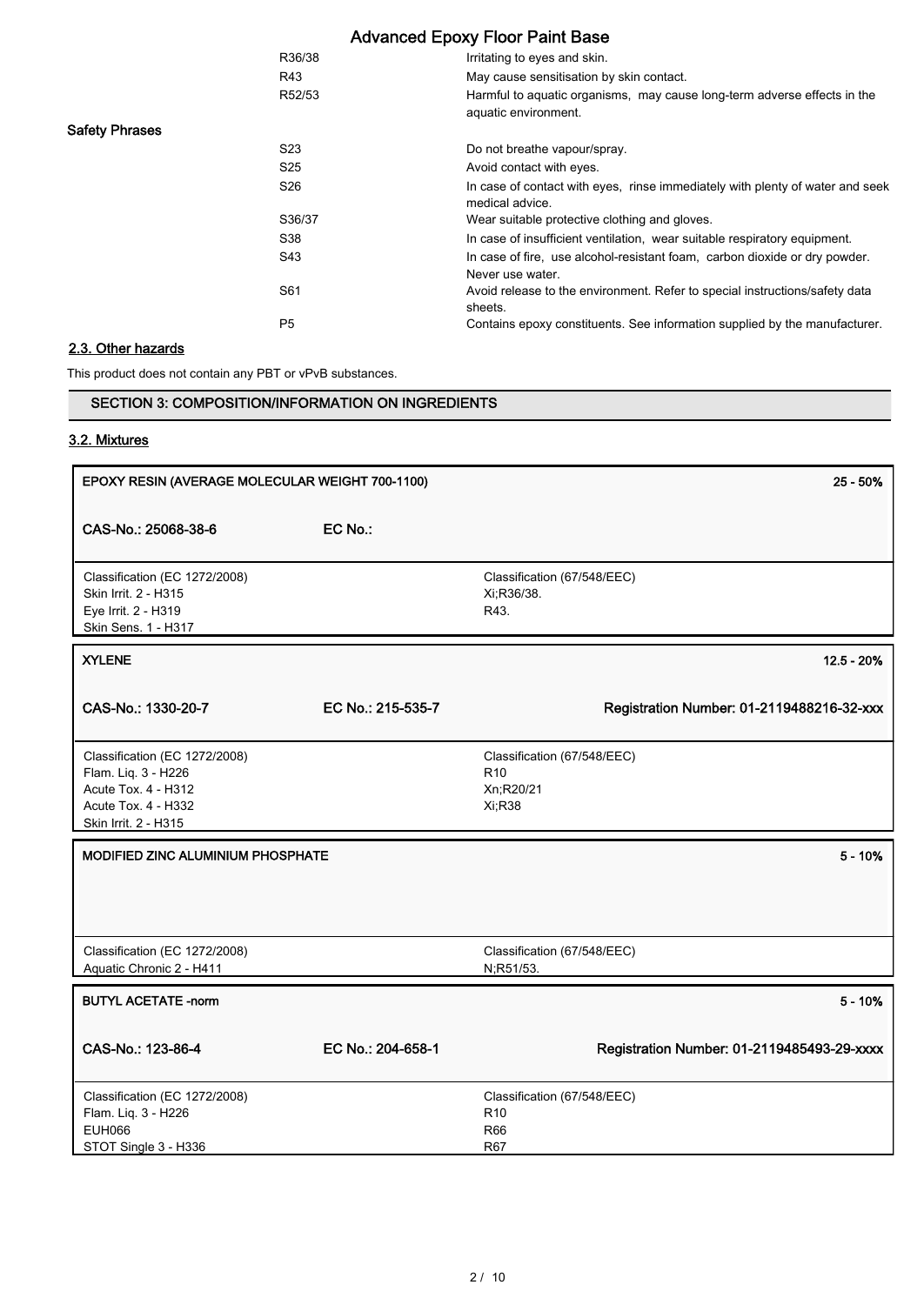| <b>BUTANOL-norm</b>                                                                                                                                                      |                   |                                                                                    | $5 - 10%$                                  |
|--------------------------------------------------------------------------------------------------------------------------------------------------------------------------|-------------------|------------------------------------------------------------------------------------|--------------------------------------------|
| CAS-No.: 71-36-3                                                                                                                                                         | EC No.: 200-751-6 |                                                                                    | Registration Number: 01-2119484630-38-xxxx |
| Classification (EC 1272/2008)<br>Flam. Liq. 3 - H226<br>Acute Tox. 4 - H302<br>Skin Irrit. 2 - H315<br>Eye Dam. 1 - H318<br>STOT Single 3 - H335<br>STOT Single 3 - H336 |                   | Classification (67/548/EEC)<br>R <sub>10</sub><br>Xn;R22<br>Xi;R37/38,R41<br>R67   |                                            |
| Cashew, Nutshell Liq, oligomeric reaction products with 1-chloro-2,3-epoxypropane<br>CAS-No.: 68413-24-1                                                                 | EC No.: 500-210-7 |                                                                                    | $1 - 5%$                                   |
| Classification (EC 1272/2008)<br>Skin Sens. 1 - H317                                                                                                                     |                   | Classification (67/548/EEC)<br>R43.                                                |                                            |
| <b>ETHYLBENZENE</b>                                                                                                                                                      |                   |                                                                                    | $1 - 5%$                                   |
| CAS-No.: 100-41-4                                                                                                                                                        | EC No.: 202-849-4 |                                                                                    | Registration Number: 01-2119489370-35      |
| Classification (EC 1272/2008)<br>Flam. Liq. 2 - H225<br>Acute Tox. 4 - H332                                                                                              |                   | Classification (67/548/EEC)<br>F;R11<br>Xn;R20                                     |                                            |
| <b>ZINC OXIDE</b>                                                                                                                                                        |                   |                                                                                    | $0.1 - 0.25%$                              |
| CAS-No.: 1314-13-2                                                                                                                                                       | EC No.: 215-222-5 |                                                                                    |                                            |
| Classification (EC 1272/2008)<br>Aquatic Acute 1 - H400<br>Aquatic Chronic 1 - H410                                                                                      |                   | Classification (67/548/EEC)<br>N;R50/53                                            |                                            |
| SOLVENT NAPHTHA (PETROLEUM) LIGHT AROMATIC<br>$0.1 - 1%$                                                                                                                 |                   |                                                                                    |                                            |
| CAS-No.: 64742-95-6                                                                                                                                                      | EC No.: 265-199-0 |                                                                                    | Registration Number: 01-2119455851-35      |
| Classification (EC 1272/2008)<br>Flam. Liq. 3 - H226<br><b>EUH066</b><br>STOT Single 3 - H335, H336<br>Asp. Tox. 1 - H304<br>Aquatic Chronic 2 - H411                    |                   | Classification (67/548/EEC)<br>Xn, R65.<br>Xi, R37.<br>N;R51/53.<br>R10, R66, R67. |                                            |

The Full Text for all R-Phrases and Hazard Statements are Displayed in Section 16.

# Ingredient notes

Substances presenting a health or environmental hazard within the meaning of the Dangerous Substances Directive 67/548/EEC or Regulation (EC) No. 1272/2008, assigned a Community workplace exposure limit, classified as PBT/vPvB or included in the Candidate List.

## Composition Comments

The data shown are in accordance with the latest EC Directives.

# SECTION 4: FIRST AID MEASURES

# 4.1. Description of first aid measures

# General information

In all cases of doubt, or when symptoms persist, seek medical attention. Never give anything by mouth to an unconscious person. If unconscious place in recovery position and seek medical advice.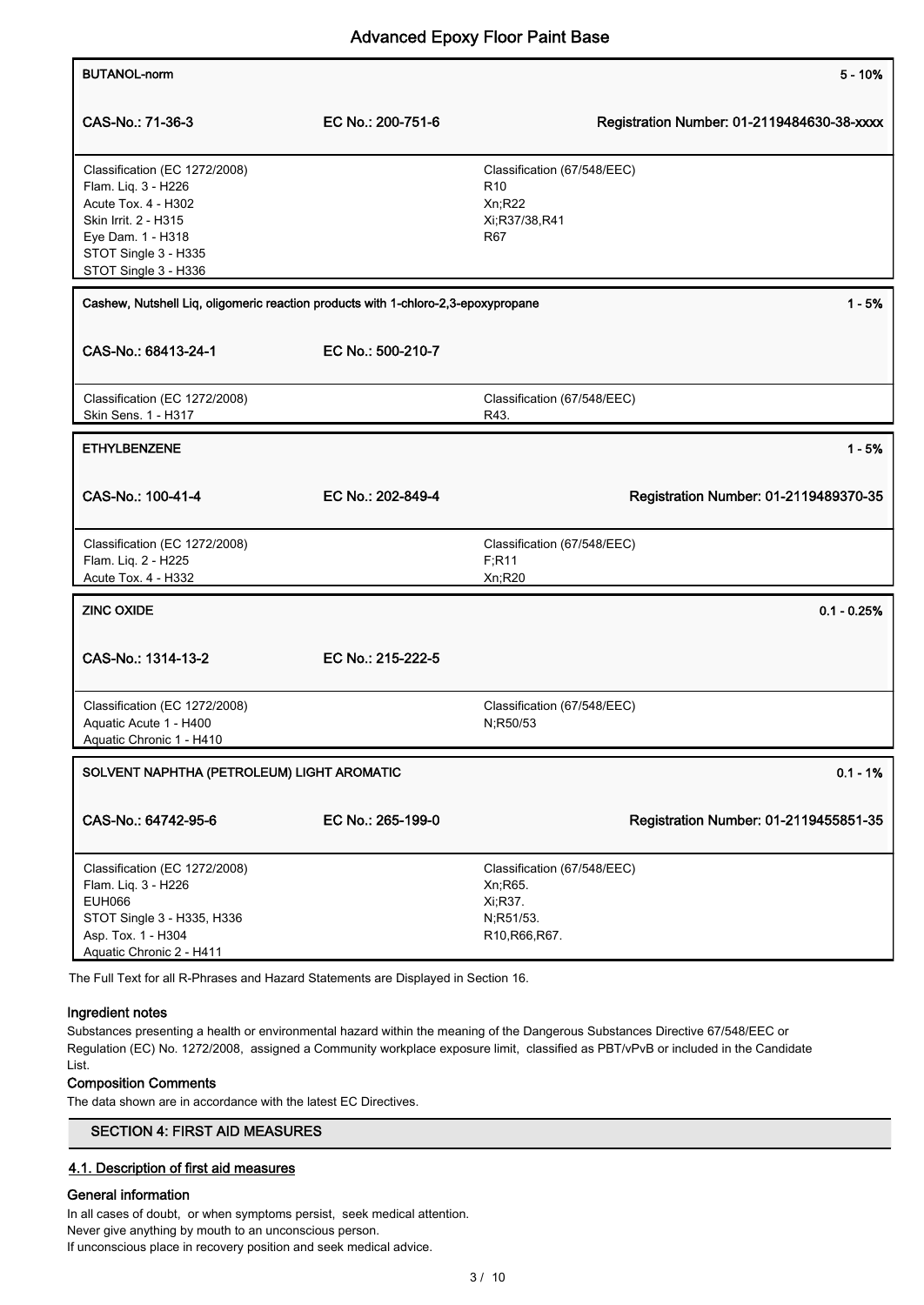# Inhalation

Remove to fresh air, keep patient warm and at rest.

If breathing is irregular or stopped, administer artificial respiration.

## Ingestion

If accidentally swallowed rinse the mouth with plenty of water (only if the person is conscious) and obtain immediate medical attention. Keep at rest. Do NOT induce vomiting.

## Skin contact

Remove contaminated clothing.

Wash skin thoroughly with soap and water or use recognised skin cleanser.

Do NOT use solvents or thinners.

## Eye contact

Remove contact lenses, irrigate copiously with clean, fresh water, holding the eyelids apart for at least 10 minutes and seek immediate medical advice.

# 4.2. Most important symptoms and effects, both acute and delayed

## Inhalation.

In case of overexposure, organic solvents may depress the central nervous system causing dizziness and intoxication, and at very high concentrations unconsciousness and death.

#### Ingestion

Ingestion may cause nausea, diarrhoea and vomiting.

## Skin contact

Prolonged or repeated contact with skin may cause soreness, irritation or dry skin due to a defatting action.

## Eye contact

The liquid splashed in the eyes may cause irritation and reversible damage.

## 4.3. Indication of any immediate medical attention and special treatment needed

No specific first aid measures noted.

# SECTION 5: FIREFIGHTING MEASURES

# 5.1. Extinguishing media

## Extinguishing media

recommended: alcohol resistant foam, CO2, powders, water spray/mist

#### Unsuitable extinguishing media

Do not use water jet as an extinguisher, as this will spread the fire.

# 5.2. Special hazards arising from the substance or mixture

# Unusual Fire & Explosion Hazards

Fire will produce dense black smoke. Exposure to decomposition products may cause a health hazard. Appropriate breathing apparatus may be required.

# 5.3. Advice for firefighters

## Special Fire Fighting Procedures

Cool closed containers exposed to fire with water.

Do not allow run-off from fire fighting to enter drains or water courses.

# Protective equipment for fire-figthers

Self contained breathing apparatus and full protective clothing must be worn in case of fire.

# SECTION 6: ACCIDENTAL RELEASE MEASURES

## 6.1. Personal precautions, protective equipment and emergency procedures

Exclude sources of ignition and ventilate the area.

Avoid breathing vapours.

Refer to protective measures listed in sections 7 and 8.

## 6.2. Environmental precautions

Do not allow to enter drains or watercourses.

If the product contaminates lakes, rivers or sewage, inform appropriate authorities in accordance with local regulations.

# 6.3. Methods and material for containment and cleaning up

Contain and collect spillage with non-combustible absorbent materials, e.g. sand, earth, vermiculite, diatomaceous earth and place in container for disposal according to local regulations (see section 13). Clean preferably with a detergent - avoid use of solvents.

## 6.4. Reference to other sections

For personal protection, see section 8. Collect and dispose of spillage as indicated in section 13.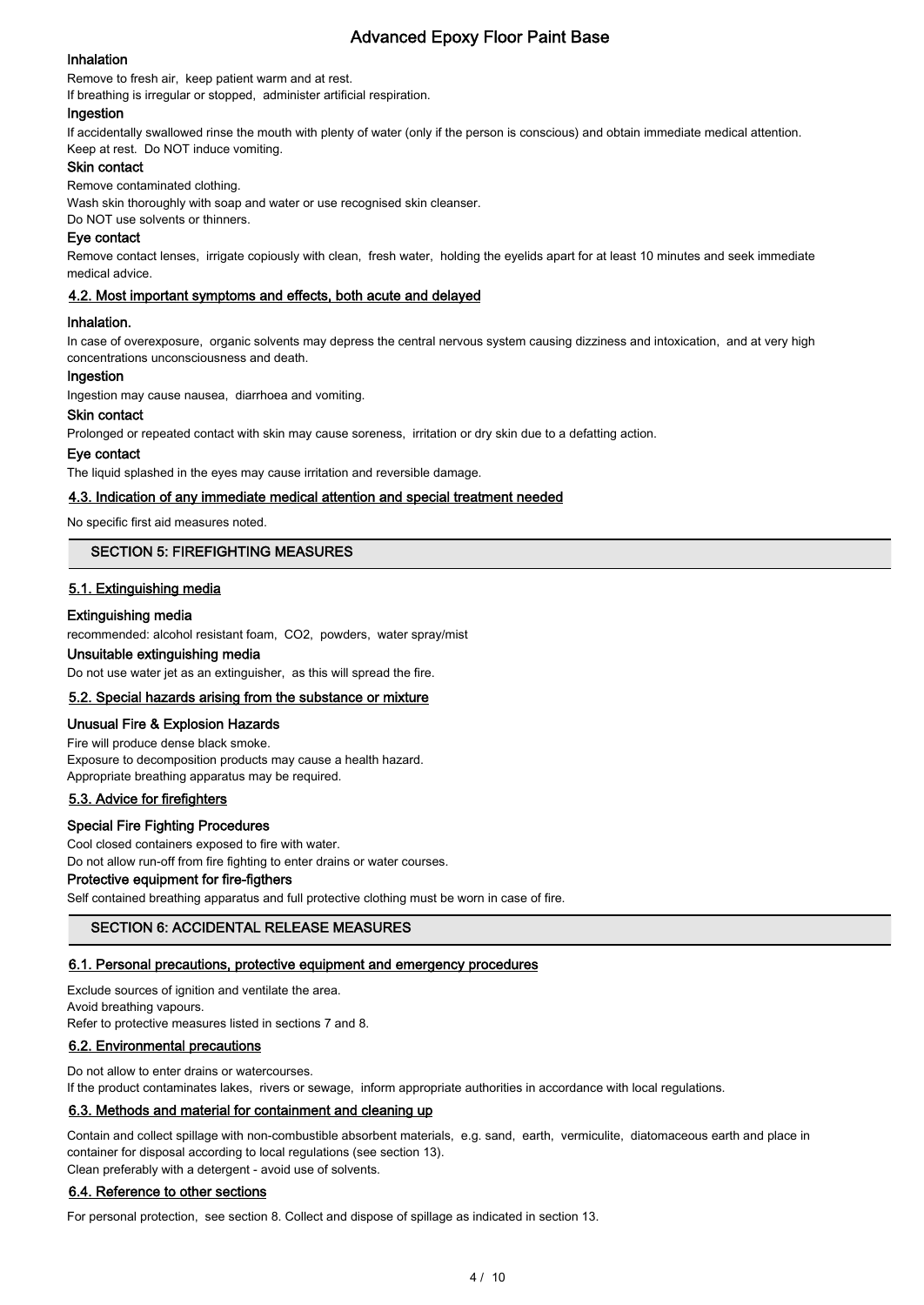# SECTION 7: HANDLING AND STORAGE

# 7.1. Precautions for safe handling

The Manual Handling Operations Regulations may apply to the handling of containers of this product.

To assist employers, the following method of calculating the weight for any pack size is given. Take the pack size volume in litres and

multiply this figure by the specific gravity value given in Section 9. This will give the net weight of the coating in kilograms. Allowance will then have to be made for the immediate packaging to give an approximate gross weight.

Prevent the creation of flammable or explosive concentrations of vapour in air and avoid vapour concentration higher than the occupational exposure limits.

In addition, the product should only be used in areas from which all naked lights and other sources of ignition have been excluded. Electrical equipment should be protected to the appropriate standard.

Mixture may charge electrostatically: always use earthing leads when transferring from one container to another.

Operators should wear anti-static footwear and clothing and floors should be of the conducting type.

Isolate from sources of heat, sparks and open flame.

Non-sparking tools should be used.

Avoid skin and eye contact.

Avoid inhalation of dust from sanding.

Smoking, eating and drinking should be prohibited in application area.

For personal protection see Section 8.

Never use pressure to empty: container is not a pressure vessel.

Always keep in containers of same material as the original one.

Comply with the health and safety at work laws.

Do not allow to enter drains or water courses

Wash hands before eating and before leaving the site.

Remove contaminated clothing and protective equipment before entering eating areas.

# 7.2. Conditions for safe storage, including any incompatibilities

Store in accordance with the Dangerous Substances and Explosive Atmospheres Regulations (DSEAR). The requirements are given in the HSE Approved Code of Practice and Guidance, Storage of Dangerous Substances: DSEAR.

The principles contained in the HSE guidance note Chemical Warehousing: The Storage of Packaged Dangerous Substances, should be observed when storing this product.

Notes on joint storage.

Store away from oxidising agents, from strongly alkaline and strongly acid materials as well of amines, alcohols and water.

Additional information on storage conditions

Observe label precautions.

Store between 5 and 25 °C in a dry, well ventilated place away from sources of heat and direct sunlight.

Keep container tightly closed.

Keep away from sources of ignition.

No smoking.

Prevent unauthorised access.

Containers which are opened must be carefully resealed and kept upright to prevent leakage.

## 7.3. Specific end use(s)

The identified uses for this product are detailed in Section 1.2.

# SECTION 8: EXPOSURE CONTROLS/PERSONAL PROTECTION

## 8.1. Control parameters

| <b>Name</b>                                    | <b>STD</b> |           | TWA - 8 Hrs    |           | STEL - 15 Min | <b>Notes</b> |
|------------------------------------------------|------------|-----------|----------------|-----------|---------------|--------------|
| <b>BUTANOL-norm</b>                            | WEL        |           |                | 50 ppm    | 154 mg/m3     | Sk           |
| <b>IBUTYL ACETATE -norm</b>                    | <b>WEL</b> | $150$ ppm | 724 mg/m3      | 200 ppm   | 966 mg/m3     |              |
| <b>IETHYLBENZENE</b>                           | <b>WEL</b> | $100$ ppm | mg/m3<br>441   | $125$ ppm | 552 mg/m3     | Sk           |
| SOLVENT NAPHTHA (PETROLEUM) LIGHT<br>IAROMATIC | <b>SUP</b> | 25 ppm    | 120 $mg/m3$    |           |               |              |
| <b>IXYLENE</b>                                 | WEL        | 50 ppm    | $220$ mg/m $3$ | 100 ppm   | mg/m3<br>441  | Sk           |

WEL = Workplace Exposure Limit.

Sk = Can be absorbed through skin.

#### Ingredient Comments

According to EH40 - List of approved workplace exposure limits.

# Biological Limit Values

Xylene: 650 mmol methyl hippuric acid/mol creatinine in urine

Post shift sampling time

## 8.2. Exposure controls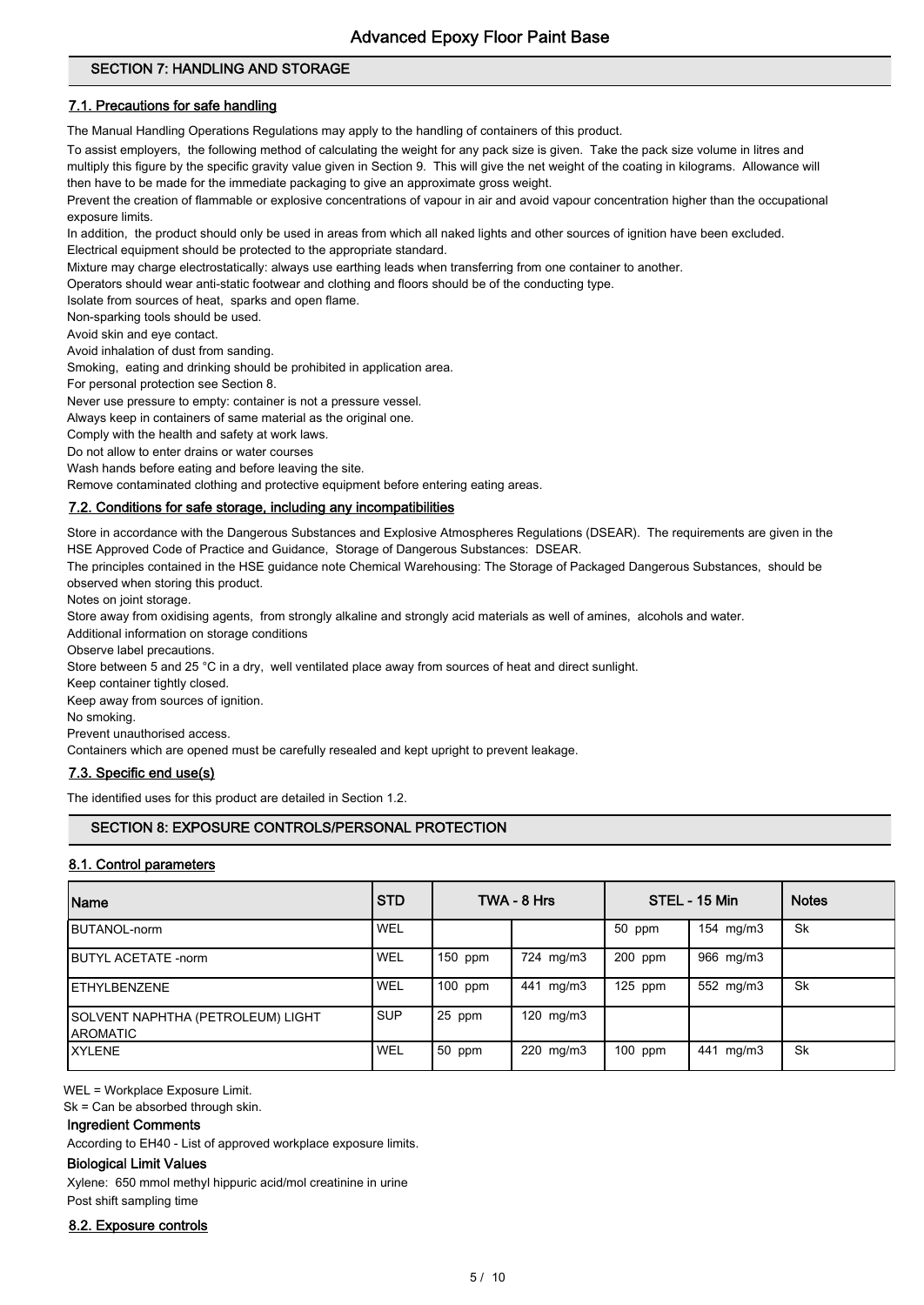

# Process conditions

Provide eyewash station.

#### Engineering measures

Provide adequate ventilation. Where reasonably practicable this should be achieved by the use of local exhaust ventilation and good general extraction.

If local exhaust ventilation and good general extraction are not sufficient to maintain concentrations of solvent vapour below the OEL, suitable respiratory protection must be worn.

#### Respiratory equipment

If workers are exposed to concentrations above the exposure limit they must use appropriate, certified respirators.

#### Hand protection

For prolonged or repeated handling, use chemically resistant gloves made of Viton.

The breakthrough time must be greater than the end use time of the product.

The instructions and information provided by the glove manufacturer on use, storage, maintenance and replacement must be followed. Gloves should be replaced regularly and if there is any sign of damage to the glove material. Always ensure that gloves are free from defects and that they are stored and used correctly.

The performance and effectiveness of the glove may be reduced by physical/chemical damage and poor maintenance.

Barrier creams may help to protect the exposed areas of the skin, they should however not be applied once exposure has occurred.

#### Eye protection

Use safety eyewear designed to protect against splash of liquids.

#### Other Protection

Wear appropriate clothing to prevent any possibility of skin contact.

#### Hygiene measures

DO NOT SMOKE IN WORK AREA! Wash at the end of each work shift and before eating, smoking and using the toilet. Promptly remove any clothing that becomes contaminated. Use appropriate skin cream to prevent drying of skin. When using do not eat, drink or smoke.

## Skin protection

Personnel should wear anti-static clothing made of natural fibre or of high temperature resistant synthetic fibre.

#### Environmental Exposure Controls

Refer to the Environmental Protection Act and the Control of Pollution Act. Do not allow to enter drains or water courses.

# SECTION 9: PHYSICAL AND CHEMICAL PROPERTIES

## 9.1. Information on basic physical and chemical properties

| Appearance                                 | Viscous liquid.                         |
|--------------------------------------------|-----------------------------------------|
| Colour                                     | Various                                 |
| Odour                                      | Aromatic hydrocarbon, ester             |
| Solubility                                 | Immiscible with water                   |
| Initial boiling point and boiling<br>range | 116 - 145°C @ 760 mm Hg                 |
| Melting point $(^{\circ}C)$                | $-89^{\circ}$ C                         |
| Relative density                           | 1.3-1.5 @ 20 $^{\circ}$ C               |
| Vapour density (air=1)                     | Heavier than air.                       |
| Vapour pressure                            | $0.49 - 0.67$ kPa @ 20°C                |
| pH-Value, Conc. Solution                   |                                         |
| Not determined.                            |                                         |
| <b>Viscosity</b>                           | 3 - 3.6 poise Rotothinner @ 20°C        |
| Flash point (°C)                           | 21 - 32°C Sh CC (Setaflash closed cup). |
| Auto Ignition Temperature (°C)             | $315^{\circ}$ C                         |
| Flammability Limit - Lower(%)              | 0.8                                     |
| Flammability Limit - Upper(%)              | 12                                      |
| 9.2. Other information                     |                                         |
| <b>Volatile Organic Compound</b><br>(VOC)  | 390 - 410 g/litre                       |
| <b>Volatile Organic Compound</b><br>(VOC)  | 30 - 32 gram/100 gram                   |

SECTION 10: STABILITY AND REACTIVITY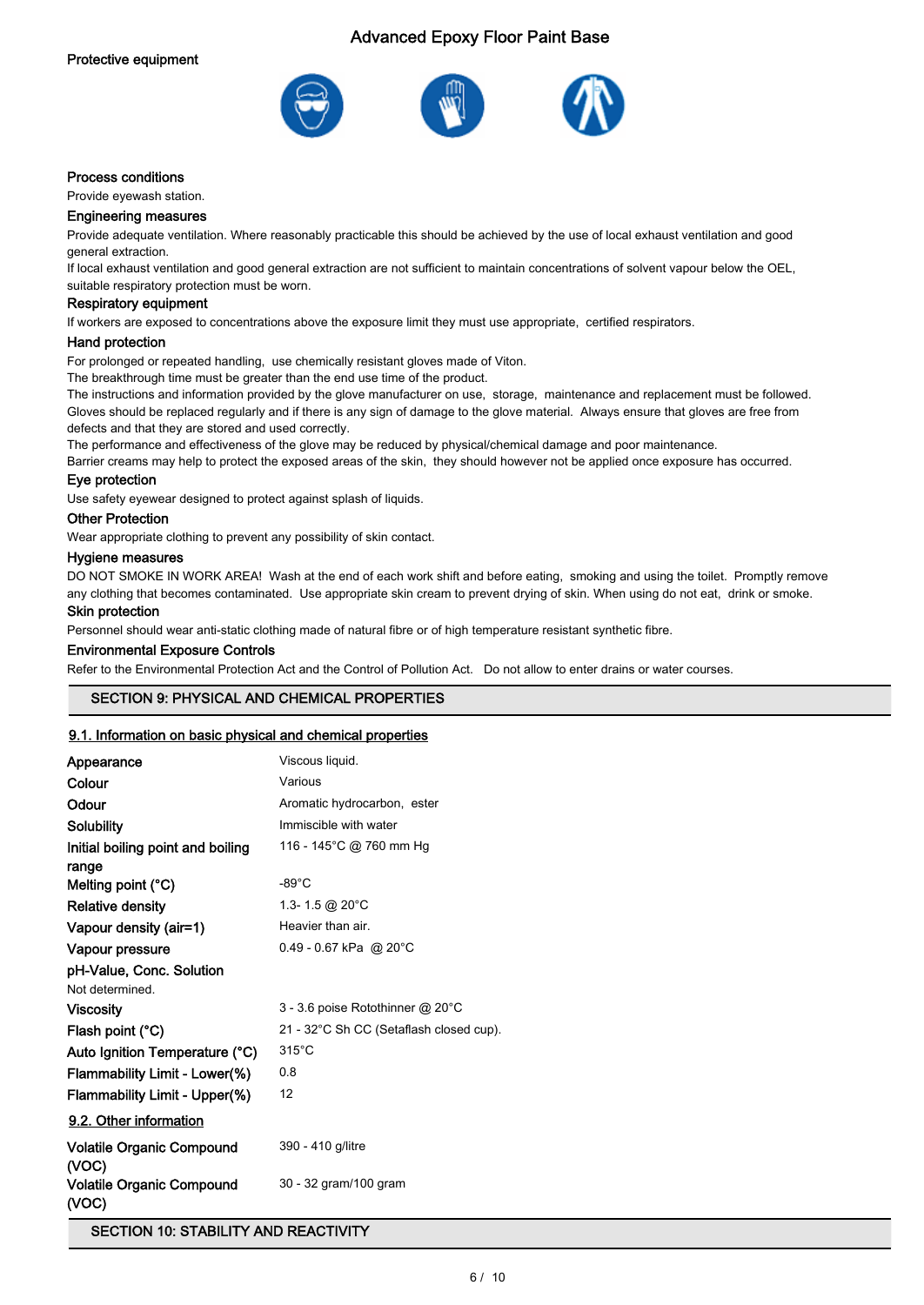# 10.1. Reactivity

Stable under recommended storage and handling conditions (see section 7). When exposed to high temperatures may produce hazardous decomposition products.

#### 10.2. Chemical stability

Stable under recommended storage and handling conditions (see section 7). In a fire, hazardous decomposition products may be produced.

## 10.3. Possibility of hazardous reactions

Keep away from oxidising agents, strongly alkaline and strongly acid materials in order to avoid exothermic reactions

# 10.4. Conditions to avoid

Avoid heat, flames and other sources of ignition. When exposed to high temperatures may produce hazardous decomposition products.

## 10.5. Incompatible materials

#### Materials To Avoid

Keep away from amines, oxidising agents, strongly alkaline and strongly acidic materials in order to avoid exothermic reactions

#### 10.6. Hazardous decomposition products

such as carbon monoxide and dioxide, smoke, oxides of nitrogen etc.

## SECTION 11: TOXICOLOGICAL INFORMATION

## 11.1. Information on toxicological effects

#### General information

There are no data available on the mixture itself.

 The mixture has been assessed following the conventional method of the Dangerous Preparations Directive 1999/45/EC and classified for toxicological hazards accordingly. See sections 2 and 3 for details.

 Based on the properties of the epoxy constituent(s) and considering toxicological data on similar mixtures, this mixture may be a skin sensitiser and an irritant.

It contains epoxy constituents which are irritating to eyes, mucous membrane and skin. Repeated skin contact may lead to irritation and to sensitisation, possibly with cross-sensitisation to other epoxies.

Skin contact with the mixture and exposure to spray mist and vapour should be avoided.

#### Inhalation

Exposure to component solvents vapours concentration in excess of the stated occupational exposure limit may result in adverse health effects such as mucous membrane and respiratory system irritation and adverse effects on kidney, liver and central nervous system.

#### Ingestion

Ingestion may cause nausea, diarrhoea and vomiting.

# Skin contact

Contains epoxy resin. May produce an allergic reaction. Repeated or prolonged contact with the mixture may cause removal of natural fat from the skin resulting in non-allergic contact dermatitis and absorption through the skin.

#### Eye contact

Irritating and may cause redness and pain. The liquid splashed in the eyes may cause irritation and reversible damage.

#### Route of entry

This takes into account, where known, delayed and immediate effects and also chronic effects of components from short-term and long-term exposure by oral, inhalation and dermal routes of exposure and eye contact.

#### Medical Symptoms

Symptoms and signs include headache, dizziness, fatigue, muscular weakness, drowsiness and in extreme cases, loss of consciousness.

Solvents may cause some of the above effects by absorption through the skin.

| Name                 | <b>XYLENE</b>             |
|----------------------|---------------------------|
| Toxic Dose 1 - LD 50 | >4300 mg/kg (oral rat)    |
| Toxic Dose 2 - LD 50 | >4400 mg/kg (ipr-rat)     |
| Toxic Conc. - LC 50  | $>27.6$ mg/l/4h (inh-rat) |

## SECTION 12: ECOLOGICAL INFORMATION

# **Ecotoxicity**

There are no data available on the mixture itself. The product should not be allowed to enter drains or water courses. The mixture has been assessed following the conventional method of the Dangerous Preparations Directive 1999/45/EC and is classified for eco-toxicological properties accordingly. See Sections 2 and 3 for details.

# 12.1. Toxicity

# Acute Fish Toxicity

There is no toxicity data for this product.

# 12.2. Persistence and degradability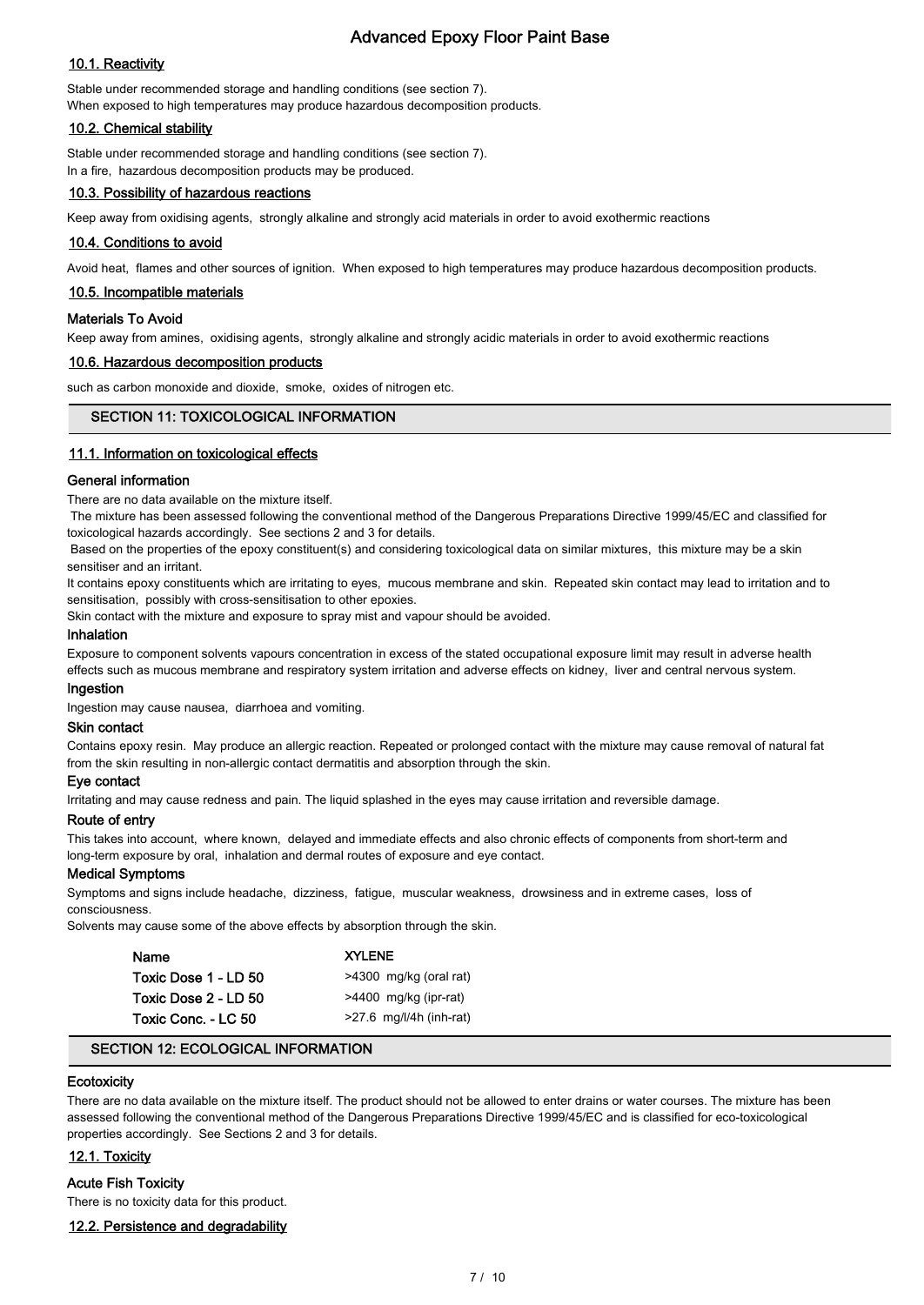# **Degradability**

There are no data on the degradability of this product.

# 12.3. Bioaccumulative potential

# Bioaccumulative potential

No data available on bioaccumulation.

# 12.4. Mobility in soil

# Mobility:

The product is insoluble in water.

# 12.5. Results of PBT and vPvB assessment

This product does not contain any PBT or vPvB substances.

# 12.6. Other adverse effects

Not determined.

# SECTION 13: DISPOSAL CONSIDERATIONS

# General information

Do not allow to enter drains or water courses or dispose of where ground or surface waters may be affected.

# 13.1. Waste treatment methods

# Waste Class

The European Waste Catalogue classification of this product, when disposed of as waste is:

Waste Code: Name of Waste (according to Directive 2000/532/EC):

08 01 11 Waste paint and varnish containing organic solvents or other dangerous substances

If this product is mixed with other wastes, the original waste product code may no longer apply and the appropriate code should be assigned.

For further information contact your local waste authority.

Using information provided in this safety data sheet, advice should be obtained from the local waste authority on the classification of empty containers.

Empty containers must be scrapped or reconditioned.

Dispose of empty containers contaminated by the product in accordance with local or national legal provisions.

# SECTION 14: TRANSPORT INFORMATION

| <b>Road Transport Notes</b>      | VISCOUS FLAMMABLE LIQUID DEROGATION                                                                                                                                                                            |
|----------------------------------|----------------------------------------------------------------------------------------------------------------------------------------------------------------------------------------------------------------|
|                                  | In pack sizes less than 450 litres, under the terms of 2.2.3.1.5, this product is not subject to the                                                                                                           |
|                                  | provisions of ADR. These provisions do not apply to air transport.                                                                                                                                             |
| <b>Sea Transport Notes</b>       | VISCOUS FLAMMABLE LIQUID DEROGATION:                                                                                                                                                                           |
|                                  | In pack sizes up to and including 30 litres, under the terms of 2.3.2.5, this product is not subject to the<br>packaging, labelling and marking requirements of the IMDG Code, but both full documentation and |
|                                  | placarding of cargo transport units is still required.                                                                                                                                                         |
| <b>Air Transport Notes</b>       | VISCOUS FLAMMABLE LIQUID DEROGATION:                                                                                                                                                                           |
|                                  | The "viscosity exemption" provision does not apply to air transport. The information provided in this                                                                                                          |
|                                  | section may not be valid for transport by Air. Please call the number in section 1 of this safety data sheet                                                                                                   |
|                                  | to obtain more information about the transport of this product by air.                                                                                                                                         |
| 14.1. UN number                  |                                                                                                                                                                                                                |
| UN 1263                          |                                                                                                                                                                                                                |
| 14.2. UN proper shipping name    |                                                                                                                                                                                                                |
| <b>PAINT</b>                     |                                                                                                                                                                                                                |
| 14.3. Transport hazard class(es) |                                                                                                                                                                                                                |
| 3                                |                                                                                                                                                                                                                |
| ADR Label No.                    | 3                                                                                                                                                                                                              |
| <b>Transport Labels</b>          |                                                                                                                                                                                                                |

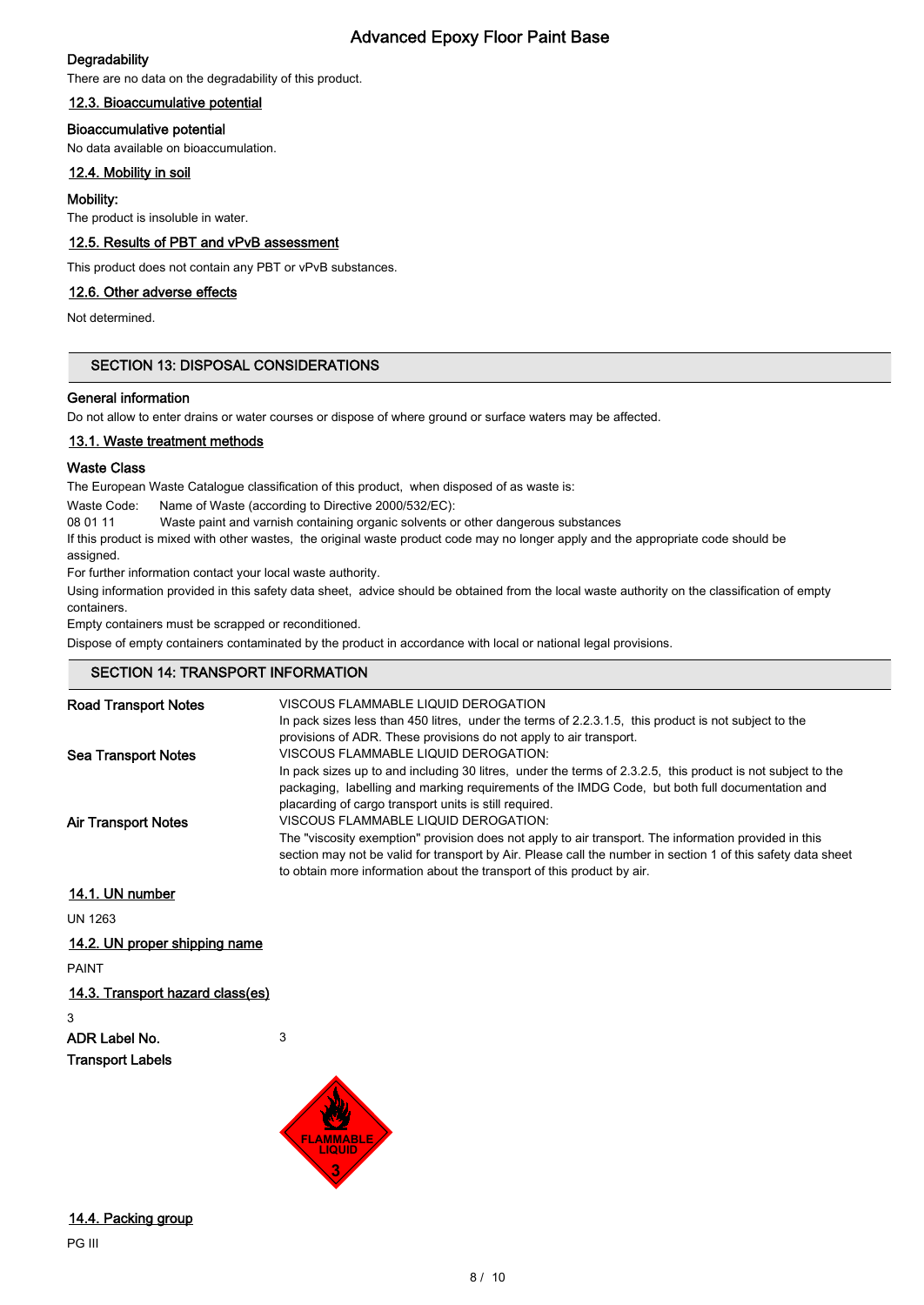# 14.5. Environmental hazards

# Environmentally Hazardous Substance/Marine Pollutant

No.

# 14.6. Special precautions for user

Transport within the user's premises: always transport in closed containers that are upright and secure. Ensure that persons transporting the product know what to do in the event of accident or spillage.

FMS F-F S-F Tunnel Restriction Code (D/E)

# 14.7. Transport in bulk according to Annex II of MARPOL73/78 and the IBC Code

Not relevant

# SECTION 15: REGULATORY INFORMATION

## 15.1. Safety, health and environmental regulations/legislation specific for the substance or mixture

# Uk Regulatory References

The provisions of the Health and Safety at Work etc. Act and the Control of Substances Hazardous to Health Regulations apply to the use of this product at work.

The provisions of Directive 2004/42/EC on VOC apply to this product. Refer to the product label and/or technical data sheet for further information. See also Section 15.3 below.

# Environmental Listing

The Environmental Protection (Duty of Care) Regulations 1992 (SI 1992:2839), TSO.

Hazardous Waste Regulations 2005 (SI 2005:894) and amendments

# Statutory Instruments

The Control of Substances Hazardous to Health Regulations 2002(SI 2002:1689) and amendments.

The Dangerous Substances & Explosive Atmospheres Regulations 2002(SI 2002:2776).

The Manual Handling Operations Regulations 1992, (SI 1992:2793)and amendment, The Stationery Office.

The Chemicals (Hazard Information and Packaging for Supply) Regulations 2009 (S.I 2009 No. 716).

# Approved Code Of Practice

Control of Substances Hazardous to Health (Fifth Edition) (HSE Books L5)

Dangerous Substances and Explosive Atmospheres Regulations 2002, (HSE Books L138)

Storage of Dangerous Substances (2003) (HSE Books L135)

# Guidance Notes

COSHH Essentials: easy steps to control chemicals, HSG 193. HSE books. Control Guidance Sheets, which may be relevant to the particular conditions of use, can also be found in this publication.

Chemical Warehousing: Storage of Flammable Liquids in Containers(HSG51), HSE Books.

Storage: Packaged Dangerous Substances HSG71, HSE.

A Guide to Working with Solvents (INDG 272), HSE.

Spraying of Highly Flammable Liquids EH9.

Best Practice Guideline 5 "Safe Use of Gloves (June 2010) published by the European Solvents Industry Group (ESIG) available at www.esig.org/en/library/publications/best-practice-guides

The Approved Classification and Labelling Guide, 6th edition.

# EU Legislation

Regulation (EC) No 1907/2006 of the European Parliament and of the Council of 18 December 2006 concerning the Registration, Evaluation, Authorisation and Restriction of Chemicals (REACH), establishing a European Chemicals Agency, amending Directive 1999/45/EC and repealing Council Regulation (EEC) No 793/93 and Commission Regulation (EC) No 1488/94 as well as Council Directive 76/769/EEC and Commission Directives 91/155/EEC, 93/67/EEC, 93/105/EC and 2000/21/EC, including amendments. Regulation (EC) No 1272/2008 of the European Parliament and of the Council of 16 December 2008 on classification, labelling and packaging of substances and mixtures, amending and repealing Directives 67/548/EEC and 1999/45/EC, and amending Regulation (EC) No 1907/2006 with amendments.

## National Regulations

Workplace Exposure Limits 2005 (EH40)

## 15.2. Chemical Safety Assessment

No chemical safety assessment has been carried out.

## 15.3 Paints Directive 2004/42/EC

VOC Content: EU limit for this product (Cat A/j) is: 500 g/litre This product contains maximum 500 g/litre VOC.

# SECTION 16: OTHER INFORMATION

## General information

The product should not be used for purposes other than those shown in Section 1.